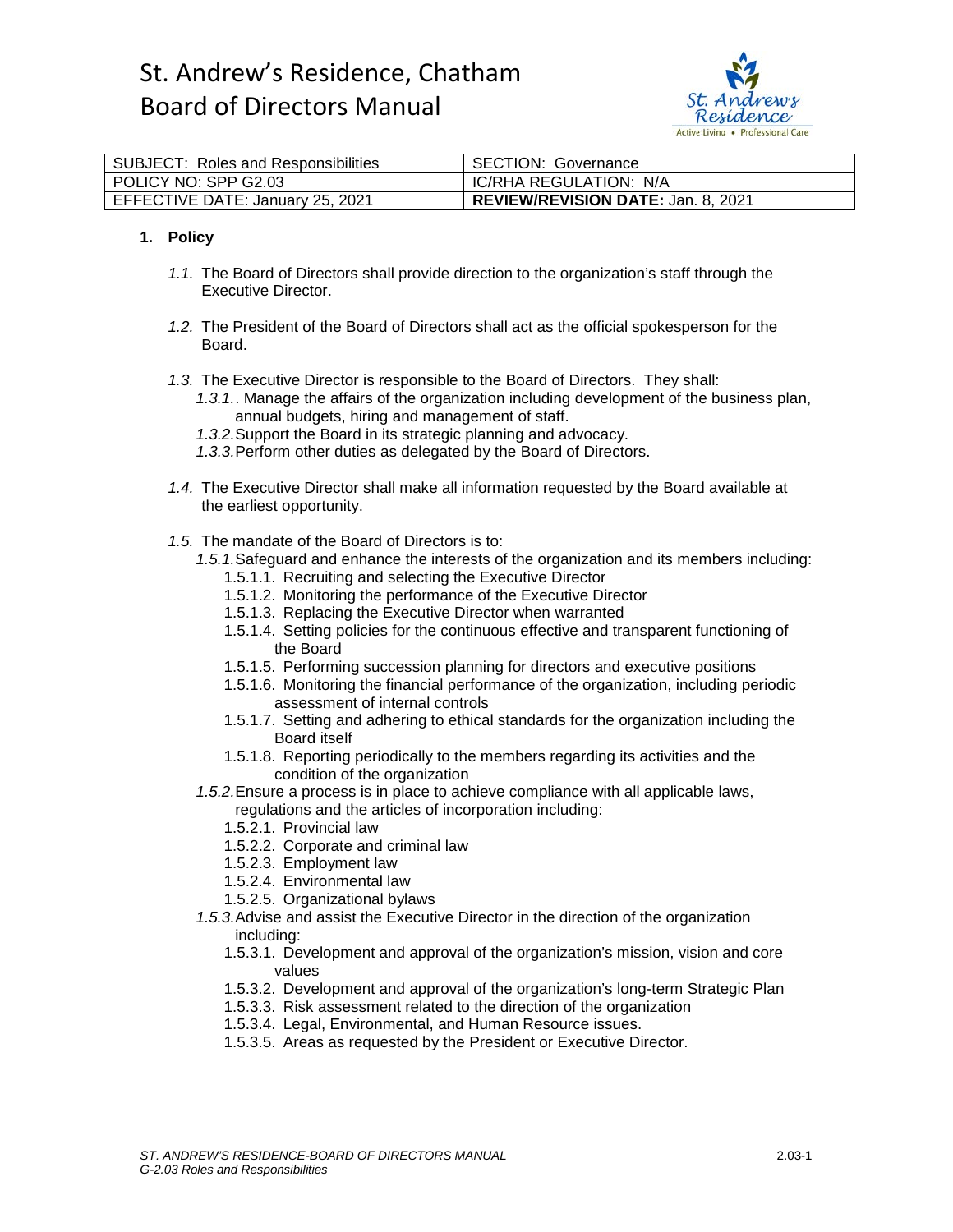

- *1.6.* The President shall preside at all meetings of the Corporation and shall be the public representative of the Corporation. The President shall perform the usual duties of the office and be an ex-officio member of all committees.
- *1.7.* The Past-President shall perform such duties as delegated by the President or the Board of Directors.
- *1.8.* The Vice-President shall perform the duties of the President in the absence or inability of the President to discharge the duties of the office and any other duties delegated by the President.
- *1.9.* The Secretary shall ensure that all facts and minutes of all proceedings in the books are kept for the purpose. The Secretary shall be the custodian of the Seal of the Corporation, and of all books, papers, records, correspondence, contracts and other documents belonging to the Corporation which he shall deliver up only when authorized by a resolution of the Board of Directors to do so, and to such person or persons as may be named in the resolution, and he shall perform such other duties as may from time to time be determined by the Board of Directors
- *1.10.* The Treasurer shall:
	- *1.10.1.* at least semi-annually provide an accounting to the Board with respect to all funds held in trust by the Corporation;<br>1 10 2 be a member of the Finance Cor
	- be a member of the Finance Committee:
	- *1.10.3.* act as Chair of the Finance Committee;
	- *1.10.4.* keep or cause to be kept full and accurate books of account in which shall be recorded all receipts and disbursements of the Corporation;
	- *1.10.5.* at each regular meeting of the Board, submit a financial statement indicating the financial position of the Corporation at the close of the preceding month and submit to the Board, whenever required, an account of all transactions as Treasurer and a detailed report respecting the financial position of the Corporation;
	- *1.10.6.* cause the accounts of the Corporation to be audited, and cause to be prepared financial statements and an auditor's report as prescribed by law;
	- *1.10.7.* perform such other duties as may from time to time be assigned to the Treasurer by the Board or by the Executive Committee of the Board.
- *1.11.* Directors are accountable to the members of the organization for ensuring that it is effectively governed in accordance with their mandate. Directors will exercise their office in a manner that fulfils their fiduciary and other duties.
- *1.12.* Directors will prepare for and attend board meetings regularly and participate in such committee work as required.
- *1.13.* Notice of scheduled meetings of the Board of Directors shall be delivered, telephoned or emailed to each director not less than one (1) day before the meeting is to take place or shall be mailed to each director not less than five (5) days before the meeting is to take place.
- *1.14.* The organization does not remunerate its directors, but will reimburse for reasonable expenses incurred in the performance of their duties according to the expenses policy.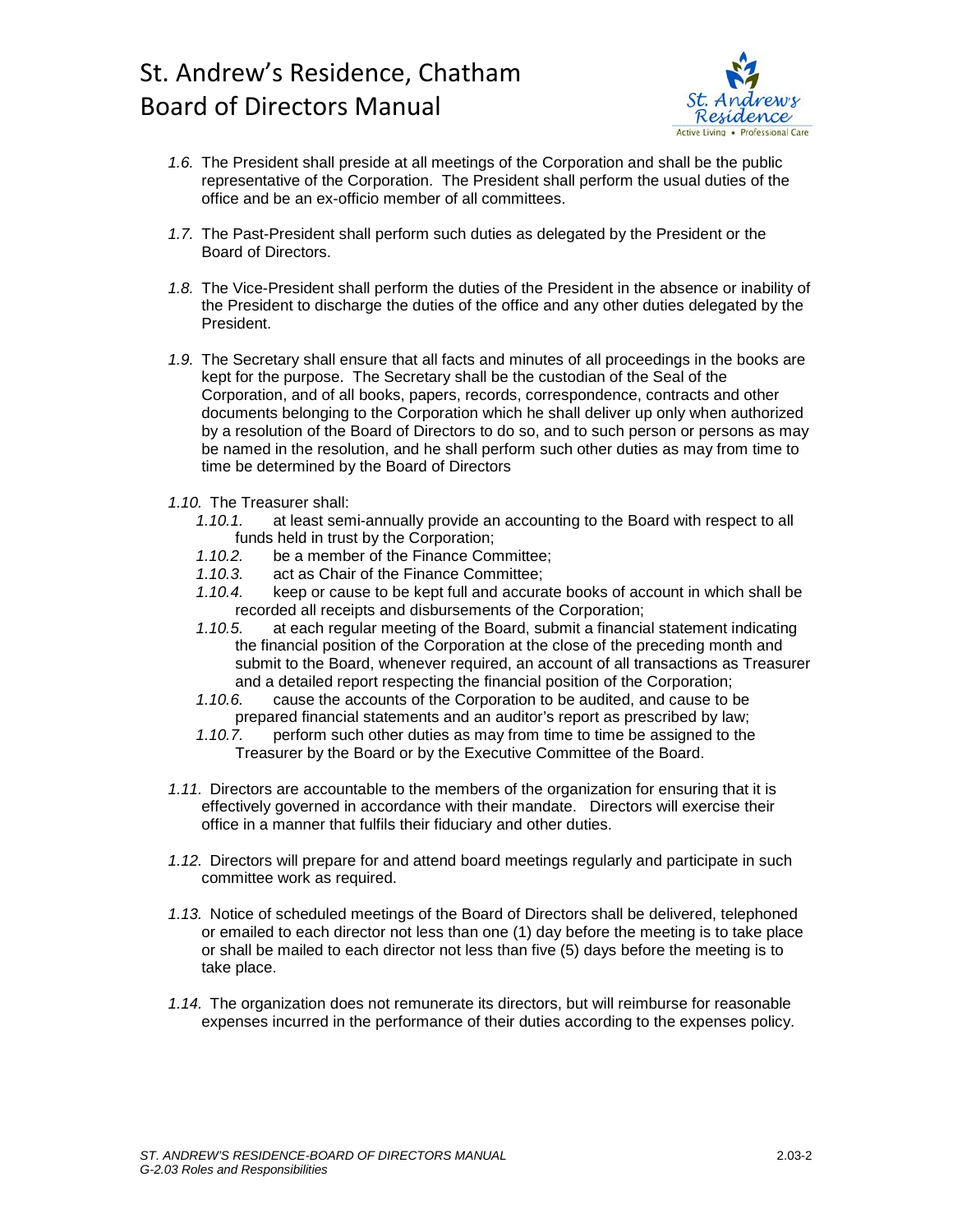

## **2. Purpose**

*2.1.* The purpose of this Statement of Policy and Procedure is to articulate the accountabilities of directors.

### **3. Scope**

*3.1.* This statement of policy and procedure applies to the Directors on the Board, as well as the Executive Director.

#### **4. Responsibilities and Expectations**

- *4.1.* Fiduciary Duty and Duty of Care
	- *4.1.1.*. Every Director, in exercising his or her powers and discharging his or her duties to the Corporation shall act honestly and in good faith with a view to the best interests of the Corporation and exercise the care, diligence and skill that a reasonably prudent person would exercise in comparable circumstances.
	- *4.1.2.*Every Director shall comply with the Not-for-Profit Corporations Act (Ontario), the Charitable Act and regulations and the Corporation's Articles and By-laws
	- *4.1.3.*Directors must act in the best interests of the organization, commensurate with its duties as a responsible Corporation.

#### *4.2.* Exercise of Authority

- *4.2.1.*A Director has no authority to act on behalf of the Corporation outside the scope of the corporation by laws, resolution and governing statements.
- *4.3.* Confidentiality
	- *4.3.1.*Every Director shall respect the confidentiality of matters brought before the Board and all committees, as noted in more detail in A6-Privacy Policy for Staff, Volunteers & Contractors.

#### *4.4.* Code of Conduct

*4.4.1.*A Director complies with the Board of Directors Code of Conduct policy as prescribed in the Statement of Policy and Procedure 2.10

#### *4.5.* Conflict of Interest

- *4.5.1.*A Director complies with the Board of Directors Conflict of Interest/ Ethics policy as prescribed in the Statement of Policy and Procedure 2.04.
- *4.6.* Team Work
	- *4.6.1.*A Director works positively, cooperatively and respectfully with all members of the Board of Directors and the management team in the performance of his/her duties.
- *4.7.* Policy Solidarity
	- *4.7.1.*A Director supports the decisions and policies of the Board in discussions with outsiders, even if the Director holds another view or voiced another view during a Board discussion or was absent from the Board meeting. A Director refers requests for statements on behalf of the Board to the Board President or ED.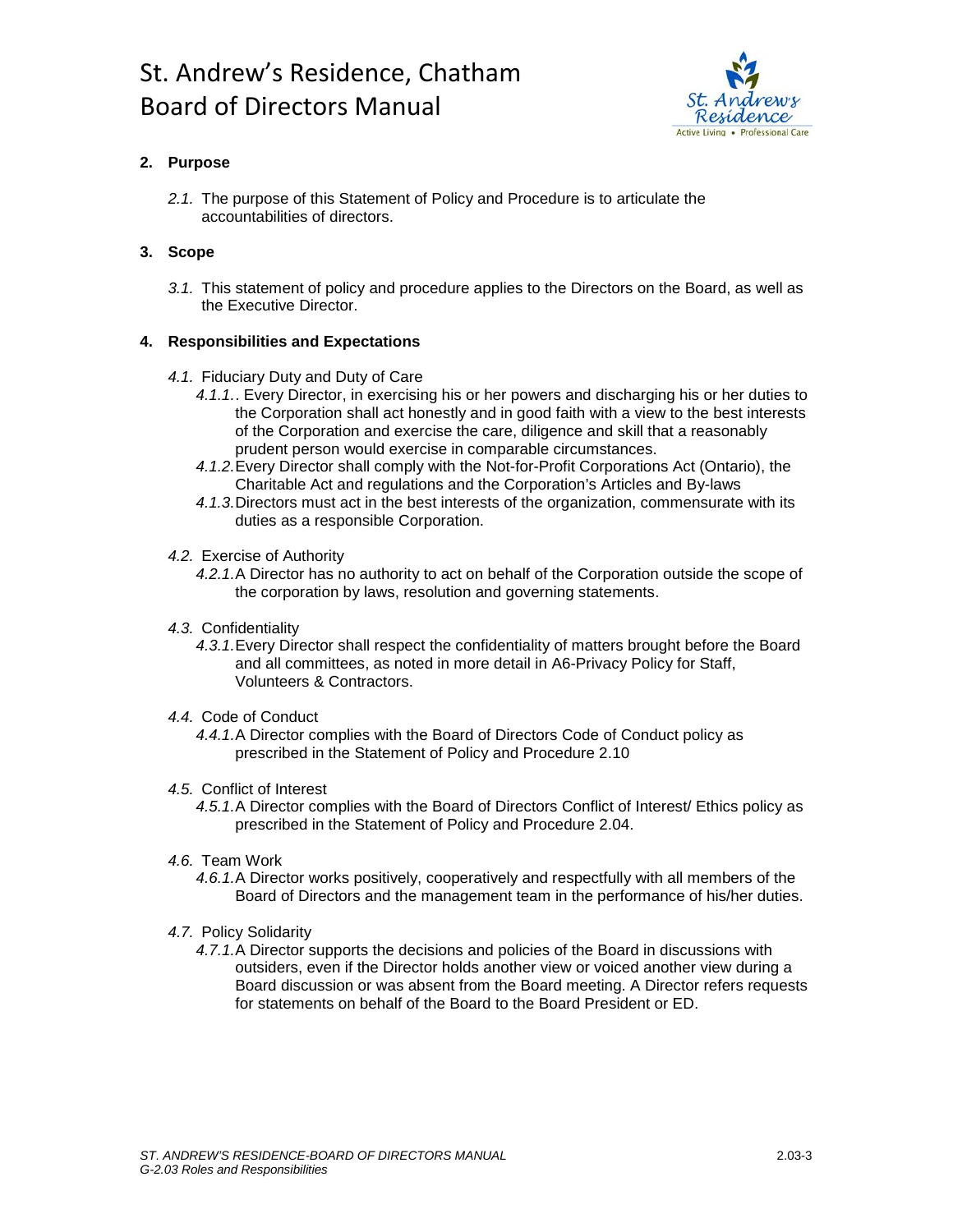

#### *4.8.* Formal Dissent

- *4.8.1.*A Director is deemed to have supported the decisions and policies of the Board, whether they are present at or absent from a Board meeting, unless they formally records a dissenting view with the Board Secretary. While an absent Director may formally record a dissenting view prior to the approval of the minutes at the next meeting, this does not change the decision reached by the Board.
- *4.9.* Representation
	- *4.9.1.*A Director is expected to represent the Board, when requested, in activities within the Corporation and in external activities with other organizations.
- *4.10.* Attendance
	- *4.10.1.* A Director is generally expected to attend all Board meetings including Board retreats and assigned Standing or Ad Hoc Committee meetings in person or by electronic means. Unless otherwise decided by the Board, a Director is required to attend a minimum of [75%] of Board and assigned Committee meetings on an annual basis.
	- *4.10.2.* All Directors are expected to serve on at least one Board Standing Committee.

#### *4.11.* Time Commitment

- *4.11.1.* A Director is expected to commit sufficient time in preparation for and attendance at Board meetings, assigned Committee meetings and events. The estimated time commitment is:
	- 4.11.1.1. Monthly Board and Standing Committee meetings.
	- 4.11.1.2. Background preparation associated with Board and Standing Committee meetings.
	- 4.11.1.3. Other functions as requested from time to time.

#### *4.12.* Participation

*4.12.1.* A Director comes prepared to meetings (of both Board and its Committees) and events, asks informed questions, and makes a constructive contribution to discussions.

#### *4.13.* Competencies

*4.13.1.* A Director actively contributes specific expertise and skills that will inform Board discussion and decisions.

#### *4.14.* Education

*4.14.1.* A Director takes advantage of opportunities to be educated and informed about the Board and the key issues related to St. Andrew's Residence and the broader health system through participation in initial orientation and ongoing Board education.

#### *4.15.* Evaluation

*4.15.1.* A Director participates in the evaluation of the performance of the Board as a whole and of his/her performance as a Director.

#### *4.16.* Declaration

*4.16.1.* All Directors are expected to sign an Annual Declaration Form consenting to follow St. Andrew's Residence policies, the Corporations Act, the regulations of the organization and St. Andrew's Residence By-Laws.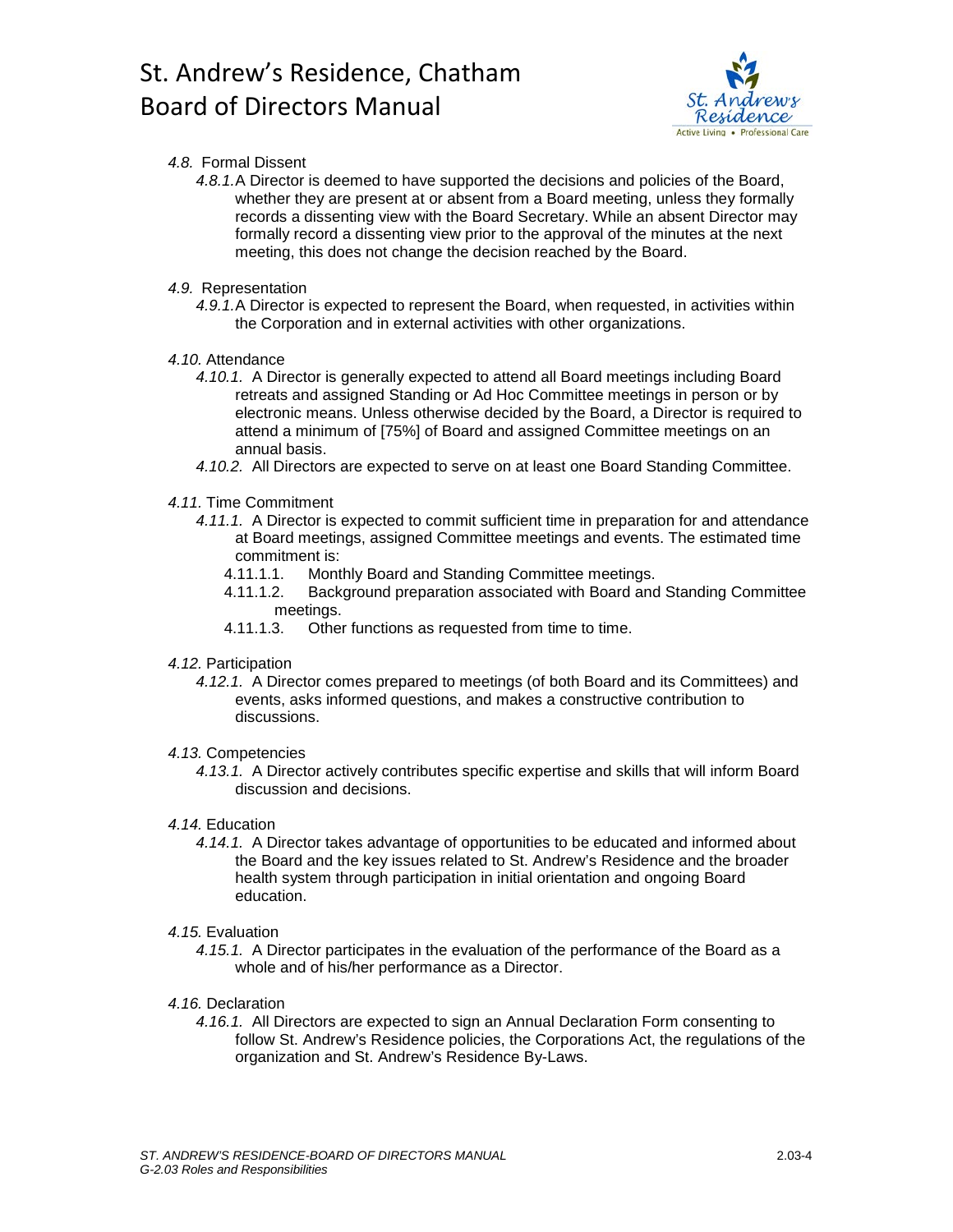

#### **5. Reference and Related Statement of Policy and Procedure**

- *5.1.* SPP G2.10 Board Code of Conduct
- *5.2.* Director Annual Declaration Form
- *5.3.* References to By-Laws 1 and 2, **Note:** Where there is a conflict between this statement and By-Law #1 and #2, By-Law #1 and # 2 take precedence.

| Date          | <b>Revision</b>                                                                                                                                                                                                                                                                                                                                                                                                                                                                                                                                                                    | <b>Effective</b> |
|---------------|------------------------------------------------------------------------------------------------------------------------------------------------------------------------------------------------------------------------------------------------------------------------------------------------------------------------------------------------------------------------------------------------------------------------------------------------------------------------------------------------------------------------------------------------------------------------------------|------------------|
| July 13, 2012 | Development of Policy                                                                                                                                                                                                                                                                                                                                                                                                                                                                                                                                                              | July 23, 2012    |
| Feb. 2014     | Policy reviewed, changed Chief Executive Officer<br>to Executive Director throughout the policy                                                                                                                                                                                                                                                                                                                                                                                                                                                                                    | Feb. 2014        |
| Oct. 25, 2018 | Information within this policy replaces<br>G2.01-Board of Directors<br>G2.02-Board Processes<br>G2.08-Responsibilities of Directors.<br>Policy reviewed, format modified, added Revision<br>table,<br>1.7 modified to match Bylaw # 1, Changed<br>reference to He/She throughout to They.<br>Changed at 1.2-Organization to Board.<br>Removed "Directors who miss more than one third<br>of scheduled board and committee meetings in the<br>course of any year may be asked to resign by the<br>President of the Board."<br>References and related policy and procedure<br>added. | Jan. 28, 2019    |
| Jan. 8, 2021  | Policy reviewed by the Governance Committee.<br>Recommendation to modify 4.11.1.1 & 4.11.1.2,<br>remove Maximum # of meetings.                                                                                                                                                                                                                                                                                                                                                                                                                                                     | Jan. 25, 2021    |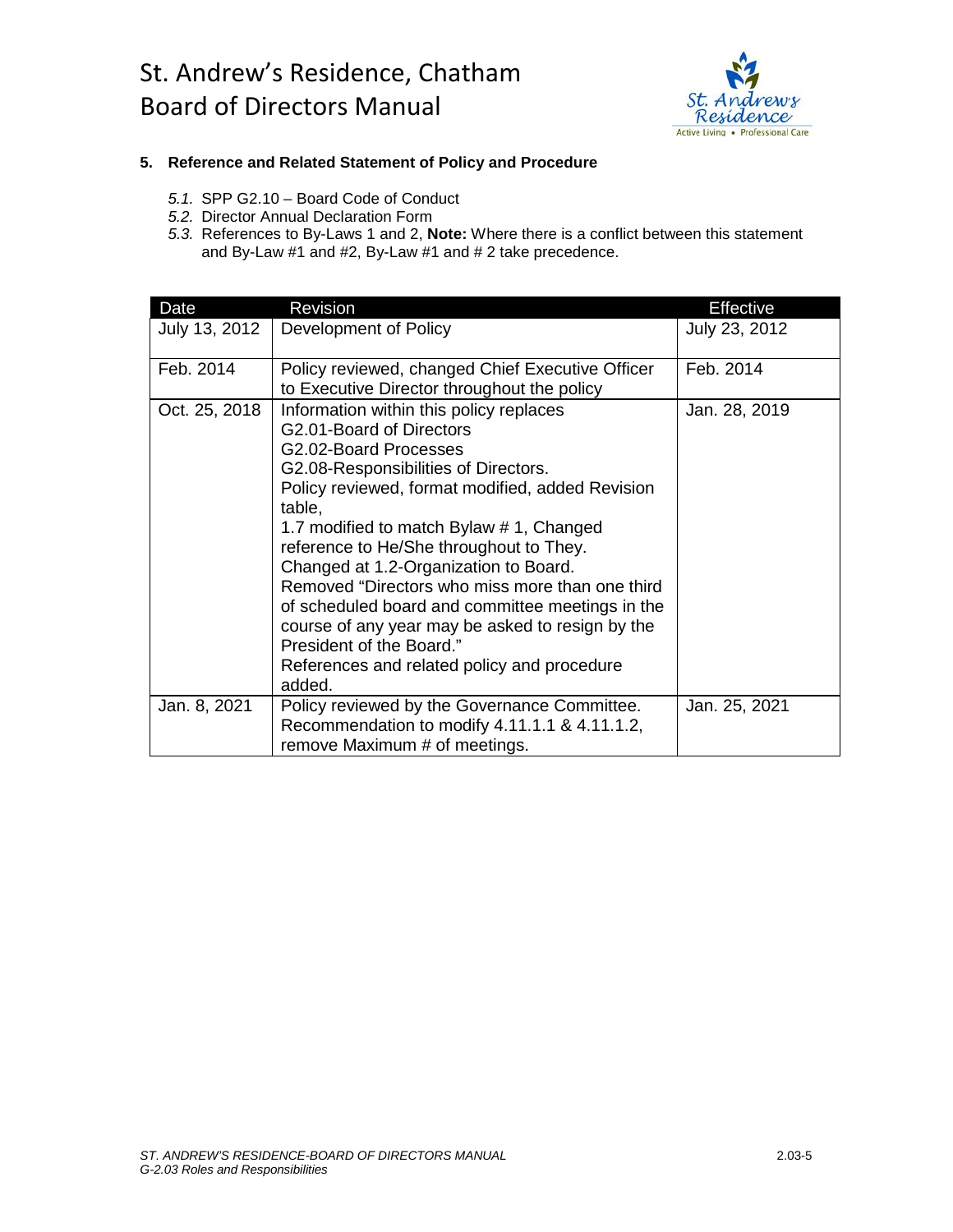

| SUBJECT: Board Code of Conduct   | <b>SECTION: Governance</b>            |
|----------------------------------|---------------------------------------|
| POLICY NO: SPP G2.10             | <b>IC/RHA REGULATION: IC-A10, A21</b> |
| EFFECTIVE DATE: January 25, 2021 | REVIEW/REVISION DATE: January 8, 2021 |

#### **1. Policy**

*1.1.* Board members will be independent, impartial and responsible in order to effectively oversee the operations of St. Andrew's Residence.

#### **2. Purpose**

*2.1.* This Code of Conduct is intended to set basic rules for Board members in order to maintain the Board's integrity and the confidence of the community.

#### **3. Scope**

*3.1.* This statement of policy and procedure applies to the Board members.

#### **4. Responsibilities and Expectations**

- *4.1.* Board members will be ethical and professional. This includes proper use of authority and appropriate decorum when acting as Board members. Board members will treat one another, volunteers and staff with respect, cooperation and will deal openly on all matters.
- 4.2 Members are accountable to exercise the powers and discharge the duties of their office honestly, in good faith and in the best interest of St. Andrew's Residence.
- 4.3 Board members will not communicate any matter designated as confidential to anyone.
- 4.4 Board members will abide by the confidentiality of information in perpetuity.
	- 4.4.1 Board members will not waive Board rights to confidentiality including discussions which occur at legally-held-in-camera meetings of the Board.
	- 4.4.2 Board members will enforce upon themselves whatever discipline is needed to govern with excellence including removal of the Executive Director or a Board members.
- 4.5 Board members will not attempt to exercise individual authority over the organization except as explicitly set forth in Board policies.
	- 4.5.1 Board members' interaction with the Executive Director or with staff will recognize that any individual member or group of members does not have authority other than the explicitly stated Board policies.
	- 4.5.2 Board members' interaction with the public, press or other entities will recognize the same limitation and the similar inability of any member(s) to speak for the Board.
	- 4.5.3 Board members will make no evaluations of the Executive Director or staff performance except as that performance is assessed against explicit Board policies by the official process.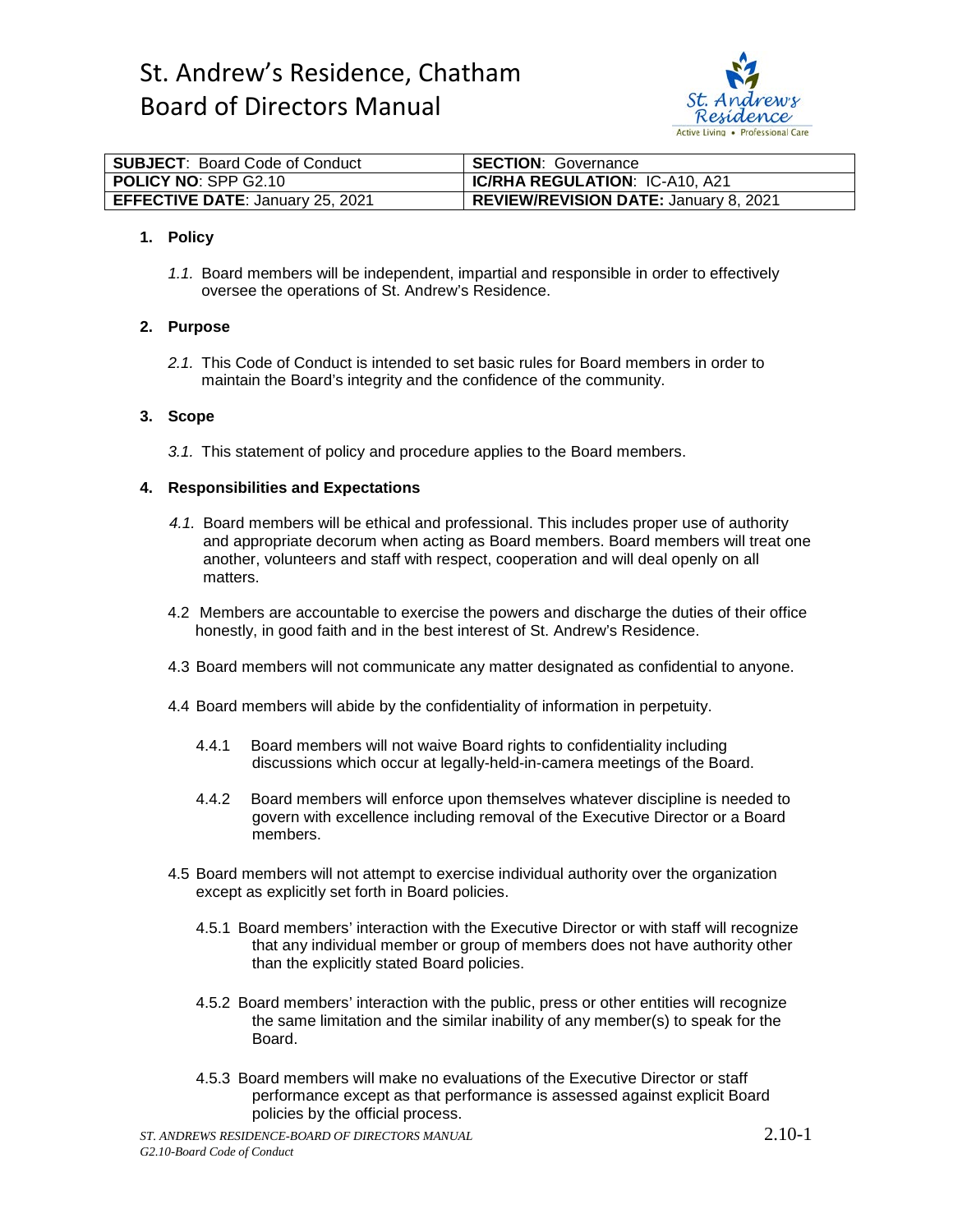

- 4.5.4 Board members will encourage employees to utilize reporting lines within the administration to bring their concerns to the Board.
- 4.6 Board members will be familiar with the incorporating documents of St. Andrew's Residence, by-laws, regulations, policies and organizational structure of the Residence as well as the general rules of procedure and proper conduct of a meeting so that any decision of the Board may be made in an efficient, knowledgeable and expeditious fashion.
- 4.7 Board members will be prepared for each meeting and for the discussion of any item.
- 4.8 Board members will take part in educational activities that will assist them in carrying out their responsibilities.
- 4.9 Board members will attend meetings on a regular and punctual basis.
- 4.10 Board members when acting as Directors are expected to consider and represent the interests of the Residence and its community as a whole in preference to any other interests which they may also have or represent,
- 4.11 Board members must declare a conflict of interests with respect to their fiduciary responsibility.
	- 4.11.1 There must be no conduct of private business or personal services between any Director and the Residence except as procedurally controlled through existing operational policies to assure openness, competitive opportunity and equal access to "inside" information.
	- 4.11.2 Directors must not use their positions to obtain for themselves, family members or close associates employment within the organization.
	- 4.11.3 Where a director has an interest in St. Andrew's Residence business involving potential monetary or non-monetary effect, either business or personal, they declare that conflict and the Board considers the conflict and determines whether the member may participate in debate, lobbying or voting on that issue.
	- 4.11.4 St. Andrew's Residence will not purchase goods or services from a director or from businesses owned or managed by the director.
	- 4.11.5 As members of the Board of St. Andrew's Residence, Board members are guided by the Guidelines for Directors.

#### 4.12 **Handling Code of Conduct Violations**

- 4.12.1 A Board member who is alleged to have violated the Code of Conduct will be informed in writing and will be allowed to present their views of such alleged breach at the next Board meeting.
- 4.12.2 The complaining party must be identified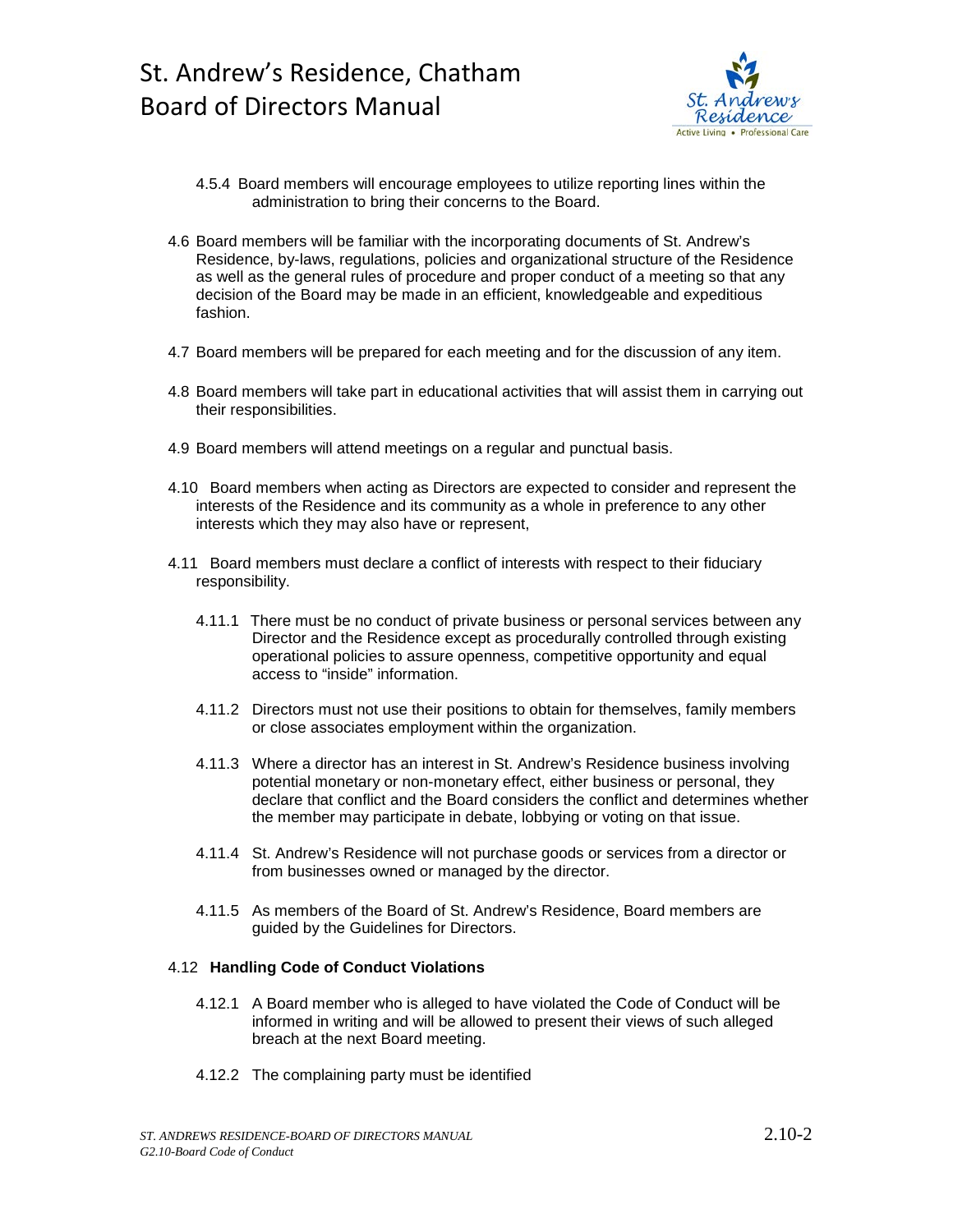

- 4.12.3 If the complaining party is a member they and the respondent member will absent themselves from any vote upon resolution of censure or other action that may be brought by members.
- 4.12.4 Members who are found to have violated the Code of Conduct may be subject to censure up to and including removal from the Board.

#### **5. Reference and Related Statement of Policy and Procedure**

- *5.1.* G2.03-Roles and Responsibilities
- *5.2.* Guiding Principles- Code of Conduct

| Date          | Revision                                                 | Effective     |
|---------------|----------------------------------------------------------|---------------|
| May 26, 2014  | Development of Code of Conduct                           | May 26, 2014  |
|               |                                                          |               |
| July 26, 2015 | Code of Conduct Replaces Code of Ethics                  | July 26, 2015 |
| Jan. 2019     | Was G2.10-Code of Conduct-Guiding Principles-rewritten   | Feb. 25, 2019 |
| Jan. 8,2021   | Reviewed by the Governance Committee, minor edit made at | Jan. 25, 2021 |
|               | #2                                                       |               |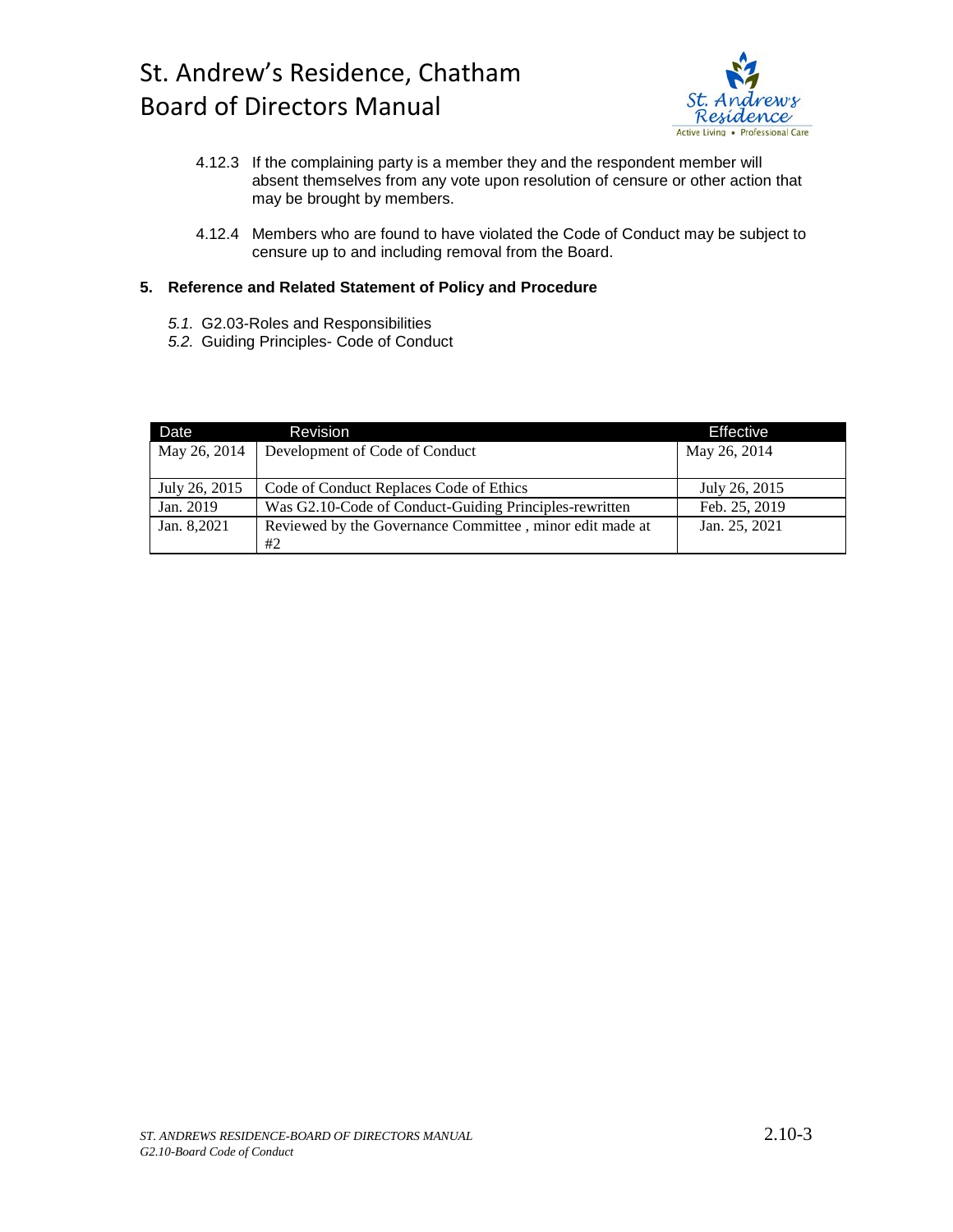

| <b>SUBJECT:</b> Guiding Principles-Code of<br>Conduct | <b>SECTION: Governance</b>            |
|-------------------------------------------------------|---------------------------------------|
|                                                       | <b>IC/RHA REGULATION: IC-A10, A21</b> |
| <b>EFFECTIVE DATE:</b>                                | <b>REVIEW/REVISION DATE:</b>          |
| January 25, 2021                                      | January 8, 2021                       |

## **1. WHAT IS THE CODE OF CONDUCT?**

This Code of Conduct (the "Code") outlines the principles that guide our Board members, Volunteers and Staff decision-making and our actions and interactions, as we carry out our work. It lets the community know what to expect from us, and lets us know what we can expect from one another.

### **2. WHY A CODE OF CONDUCT?**

Our community looks to us to provide services for its most vulnerable members. How we make decisions and how we interact with members of our community and with one another impacts our ability to provide quality services, it shapes our reputation, and sets the tone of our work environment.

### **3. GUIDING PRINCIPLES**

Our Code of Conduct is principles-based (in contrast to rules-based). It does not answer every question that is going to come up, as we cannot create rules that cover all possible situations. Rather, our Code of Conduct articulates a set of principles to inform individual discretion. It is designed to promote ethical decision-making and behaviour - guide us to do the right thing. Our guiding principles are as follows:

- **Integrity.** We abide by both the letter and spirit of the law. We act diligently, fairly and honestly. We avoid Conflicts of Interest but if and when they do arise, we resolve them in the best interests of St. Andrew's. We use St. Andrew's resources responsibly and not for personal use.
- **Respect.** We treat people with respect, compassion and fairness. We recognize the richness that diversity contributes to our environment and we meet the related challenges believing in the worth and potential of every individual. We do not tolerate discrimination. We encourage varying opinions and manage disputes respecting differences and in a manner that fosters a culture of continuous improvement. We do not engage in harassment or any other abusive behaviours. We protect individual privacy and we do not collect, use or disclose personal information without proper purpose and authority.
- **Ethical.** We are ethical in our decision making. When we recognize that we are faced with a challenging ethical decision we collect the necessary information and consider what is right, legal and fair, without rationalizing. We weigh the ethical pros and cons and consider the long-term impact of our decisions, consulting as appropriate and working to strike the right balance.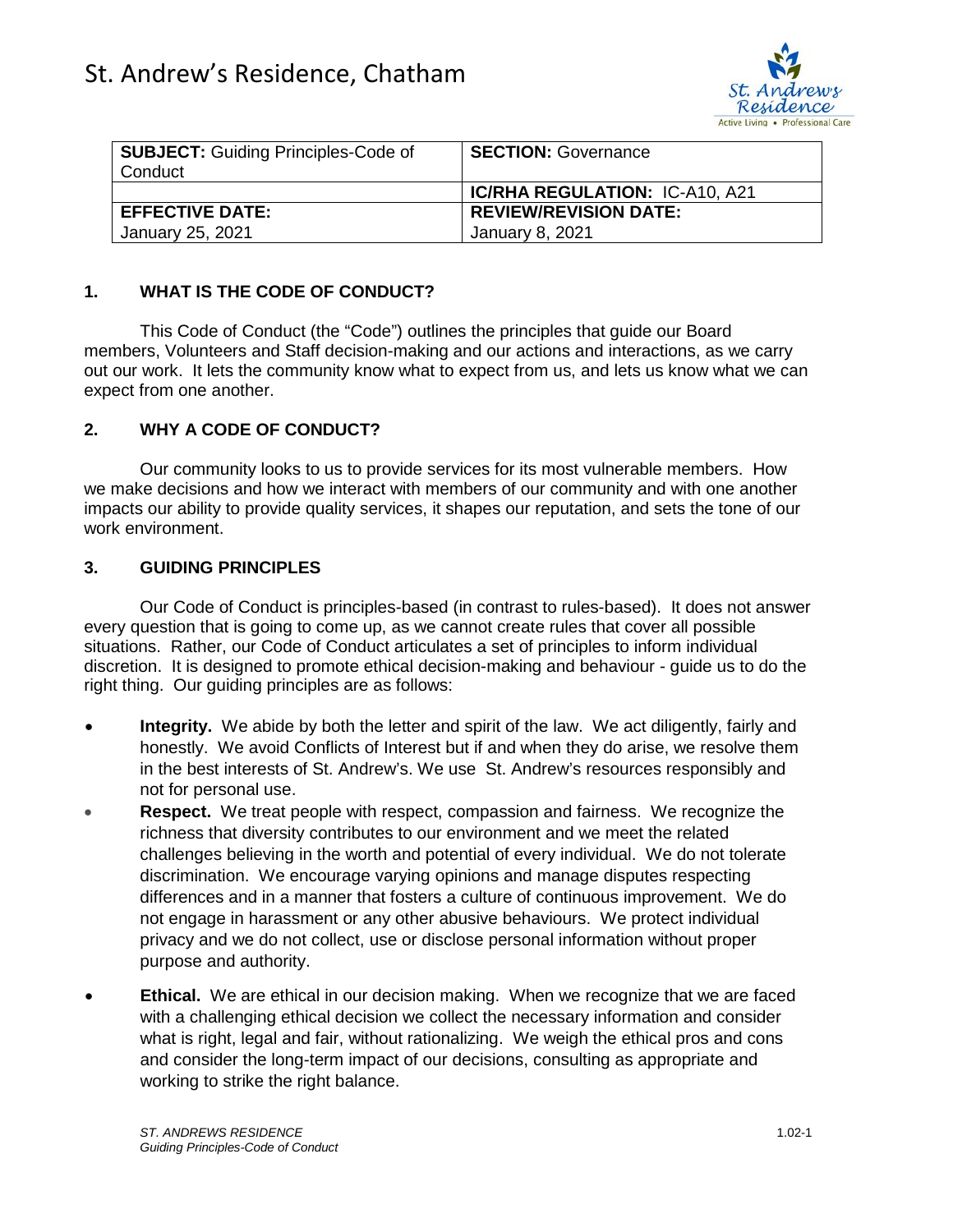## St. Andrew's Residence, Chatham



- **Professional.** We maintain a professional, safe and supportive working environment where teamwork is encouraged and valued and confidentiality is protected. We proactively anticipate and embrace challenges and manage them effectively in a constructive manner. We are responsive, polite and courteous in our interactions. We speak clearly, listen actively, and use appropriate words, tone and body language.
- **Accountability and Transparency.** We are accountable for what we do and our accountability is ensured by transparency. We owe it to our community not to just do our jobs well, but to be honest and open about what we do. We document our actions and decisions. We maintain accurate records and are responsive to inquiries. We take responsibility for our decisions and actions and learn from our mistakes.

### **4. WHO DOES THE CODE APPLY TO?**

This Code of Conduct applies to everyone who acts on behalf of St. Andrew's.:

### **5. WHEN DOES THE CODE APPLY?**

This Code of Conduct applies to day-to-day activities. In some situations this may be outside our normal place of work or working hours, whether paid or volunteer. – for example, at work functions, after-hours work activities, public forums including social media and when we represent St. Andrew's in the community.

#### **6. RESPONSIBILITY AND CONSEQUENCES**

Everyone covered by this Code of Conduct is expected to abide by it. Thus it is important to be aware of your responsibilities and to ask questions if in doubt. If you become aware of a violation of this Code of Conduct you should report it. In the case of staff, students, trainees and volunteers violations should be reported to the most immediate, uninvolved manager. In the case of board members, violations should be reported to the relevant president or if the president is involved to the relevant vice-president. The individual reporting the incident will not suffer consequences for making a report in good faith and any related retaliation will not be tolerated. A breach of the Code of Conduct will be considered a serious matter. Consequences will vary with severity and will be determined in accordance with the law and contractual parameters governing your relationship with St. Andrew's.

### **7. WHO CAN HELP ME WITH THE CODE?**

If you have questions or concerns about this Code of Conduct or wonder what to do in a particular situation, please speak with:

- In the case of staff, students, trainees and volunteers the most immediate manager.
- In the case of Directors, the president or if the president is not available, the vicepresident of the relevant board.

### **8. ENSURING EFFECTIVENESS OF THE CODE?**

The St. Andrew's Governance Committee shall monitor and review our Code of Conduct